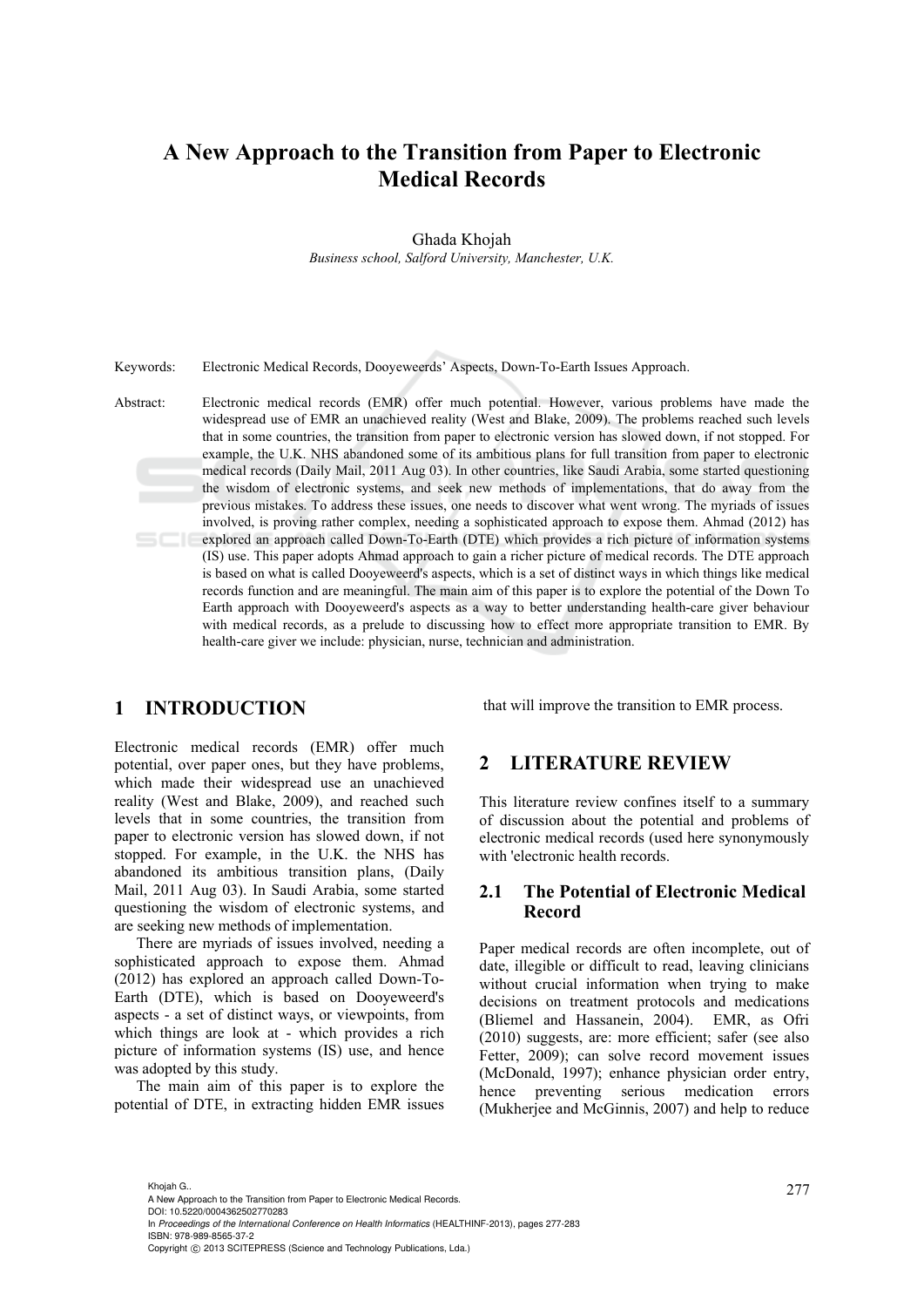duplication of patient records, (Hardiker et al., 2000). All such issues are time savers.

Stausberg, et al., (2003) have noted that paper and electronic-based records, of patients, are generally used in unison, for the benefit of implementing different tasks.

#### **2.2 Problems with EMR**

Some problems arise from the design of the EMR system. McDonald (1997) draws attention to hardware problems, such as interference between the EMR system and electronic equipment. Berg (1997) raises the 'rush hour' problem, where many information sources exchange procedures of laboratory results and other information at the same time causing "important obstacles to the network's smooth functioning". . .

Often the user interface is of a design that does match the users' needs or the way they work. Traditionally information is entered by filling pre-set fields, but Pallav (2006) mentioned that a narrative format is preferred by some doctors, especially some psychiatric practitioners. Walsh (2004) explains, "every patient tells a story...", and "the patient is seen as a page ….and the doctor becomes the author of stories within the medical record". However, as Pallav (2006), points out, narrative style might make design and implementation of EMR more difficult, both in specific data of patient and the structure of the data in the system. Standardization of not just format but also of the exact meaning of pieces of information becomes a challenge (Altiwajiri, 2010).

IT skills is a major complex problem (Walsh 2004). Devitt and Murphy (2004) stated that doctors needed to be taught, or to have, information skills, and Altiwajiri (2010) confirms that there is a general illiteracy of IT-related issues among health care people.

As there are many stake-holders in EMR, (Berg and Bowker, 1997), (Berg, 1997) suggested that physicians need to be made part of the IS, to overcome their "learning to type" objections.

Dick and Steen (1991 cited by berg, 1997) draw attention to costs, and Miller and Sim (2004) argue that there are financial barriers to the use of EMR. There are also important legal and ethical issues that need addressing (Davis and Konikoff, 1998), as well as, as Berg and Bowker (1996) argued, that potential of sociological perspectives that has not been sufficiently recognised.

Ilie, Courtney and Slyke (2007) analysed the reactance of physicians to usage, and eventual, acceptance of EMR. Altiwajiri (2010), also shares

this point in Saudi Arabia, where his research was conducted. Timmons (2003) notes this reaction is not limited to physicians but also includes nurses. He finds that resistance is to both the implementation and use of computer systems, and to both the ideas and the ways of working of such systems, and cites Dowling as giving the following types, or forms, of resistance: passive resistance (non-cooperation), oral defamation, data sabotage and refusal to use. Pallav (2006) claims that "many EMR system[s] are rejected by clinician because they are not based on a story metaphor".

On the other hand, 'Learning to type' is not just a matter of training, but an issue of self-belief and vision for one's work. Physicians argue that 'learning to type' is not they are trained to do. Altiwajiri (2010)'s study also encountered a multitude of religious-related issues.

#### **2.3 The Need for a New Approach**

The picture given in the literature is one of confusion, with a wide variety of advantages of EMR but also a wide variety of problems. Because of this, Stausberg et al., (2003) suggest that paperbased and electronic-based patient records are often used in unison, to support a variety of tasks. Problems cited by many studies cannot be relied upon because the research methods used are not made clear. Few studies give much attention to the patient, for instance, and Davis & Konikoff (1998) survey medical students.

Ahmad (2012) argues that the traditional approaches to IS use in general (of which EMR is one specific type) cannot address the problems that really matter to bring about high quality IS use. She suggested that there are a number of deeper problems with the way in which traditional approaches view IS use.

First, the problem is of wrong perspective. Most discussion of IS use is in terms of what management, ICT suppliers, academics etc. find meaningful, rather than in terms of what the users 'on the ground' find meaningful. Altiwajiri's (2010) study is an example of this. He discusses a range of issues, including IT-illiteracy, standardization, resistance and general religious issues, but he explicitly states that these issues are from the perspective of the designer, management or government. According to Ahmad, taking the perspective of the user is one reason why IS's failure is so common. Judging by resistance of nurses, and some physicians, this is the case in EMR too. This problem was touched by Timmons's (2003) study,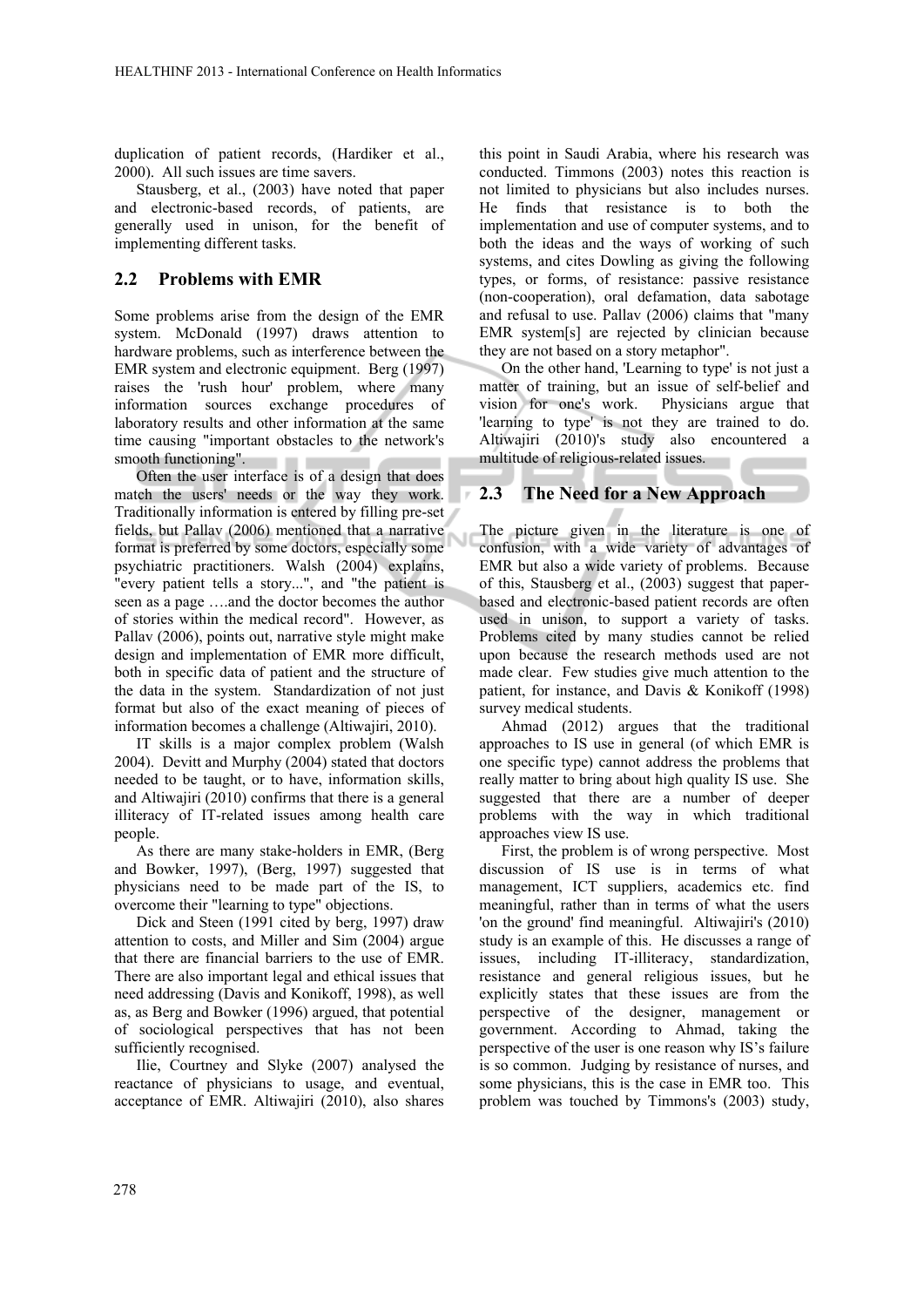which mentioned that "Resistance was as much about the ideas and ways of working ... as it was about the actual technology being used".

Resistance by nurses has not been thoroughly studied from a sociological perspective (Berg and Bowker, 1997), so many sociological issues remain hidden.

The plethora of problems discussed by Ahmad (2012) has shown the potential for being directly related to EMR. There is one problem she discussed that might not apply. In many extant theories of IS use, the issues tend to be of narrow scope and focus, for example technical or economic issues.

#### **2.3.1 Toward a New Approach: The Down-To-Earth (DTE) Approach**

DTE is a paradigm for research, has a philosophical underpinning, and provides a methodology for analysis. Under the DTE paradigm, the issues that matter are those of the everyday activity of people that relate to their use of IS, rather than those of ICT suppliers, academics or management.

The method devised by Ahmad employs open interviews, with the interview transcripts being analysed by reference to aspects. During analysis phase, Ahmad first employed a standard qualitative analysis technique, but then used Dooyeweerd's aspects to extract DTE issues from transcripts. There are three ways by which meaningful issues are revealed in the transcript text: first directly from the words used, second making inferences by deduction, third looking for indirect effects while looking at interviewee's background. Using aspects helps to reveal multiple meanings of the situation to the one respondent.

In this way the diverse complexity of medical records use can be investigated more systematically. It matters now whether the medium of the IS is paper or electronic is of secondary importance to the human activity with the information itself.

#### **2.3.2 Dooyeweerd's Aspects:**

Dooyeweerd suggested that there are, at least, fifteen diversified aspects, or ways of being meaningful, which one can utilise to look at reality. Appendix 1 lists them. The first three aspects - quantitative, spatial and kinematic - are what Dooyeweerd called mathematical aspects. The next three - physical, biotic and psychic/sensitive - are pre-human aspects, in that they govern material, plants and animals. The next three - analytical, formative and lingual - are aspects of individual, cognitive human life. The next three - social, economic and aesthetic - are

organisational aspects of living together. The final three aspects - juridical, ethical and pistic/faith - are of global or societal reality. It must be said that, Dooyeweerd did not think of these aspects as exclusive, but rather a mere proposal.

#### **2.3.3 Using Dooyeweerd's Aspects to Understand Potential and Problems**

As an example, the potential and problems of EMR will be analysed by reference to aspects. Each is a potential and problem precisely because it is meaningful in a certain way, as shown in Table 1. For example, costs are meaningful by virtue of the economic aspect, not any other aspect.

# **3 VALIDATING THE APPROACH: INITIAL RESULTS**

40 interviews were undertaken in four hospitals in Saudi Arabia, involving health-care givers in four hospitals. The interviews have been transcribed and are in the process of being analysed for Down-to-Earth issues that are meaningful to the interviewees. In some hospitals some EMR is in place while others still use paper records. The aim of the interviews was to discover kinds of DTE issues that relate to using medical records of either type, in order to disclose what is important in such use, so that such issues can be taken into account in any transition to EMR.

The following is a selection of small parts of the transcript, to demonstrate the method by which DTE analysis using aspects is carried out. The method is to seek to find, from within the respondent's answer to the researcher's question, what the health-care giver on the ground finds meaningful. As will become plain, and in most cases, the respondent goes beyond merely answering the question bringing-in other material that is meaningful to them. Sometimes they bring in something they grumble about, and sometimes they branch off onto other matters that occur to them while speaking. Tailing each Q&A is a table of DTE issues involved, in each Q&A session, as in Table 2.

Q: which is better to work on, the paper file or on the electronic file?

A: both are good, but both must be correctly used. Because I cannot tell you which is better, because this requires study. Therefore, in order to know which is better, we must do brain storming. And all concerned parties must meet to take such a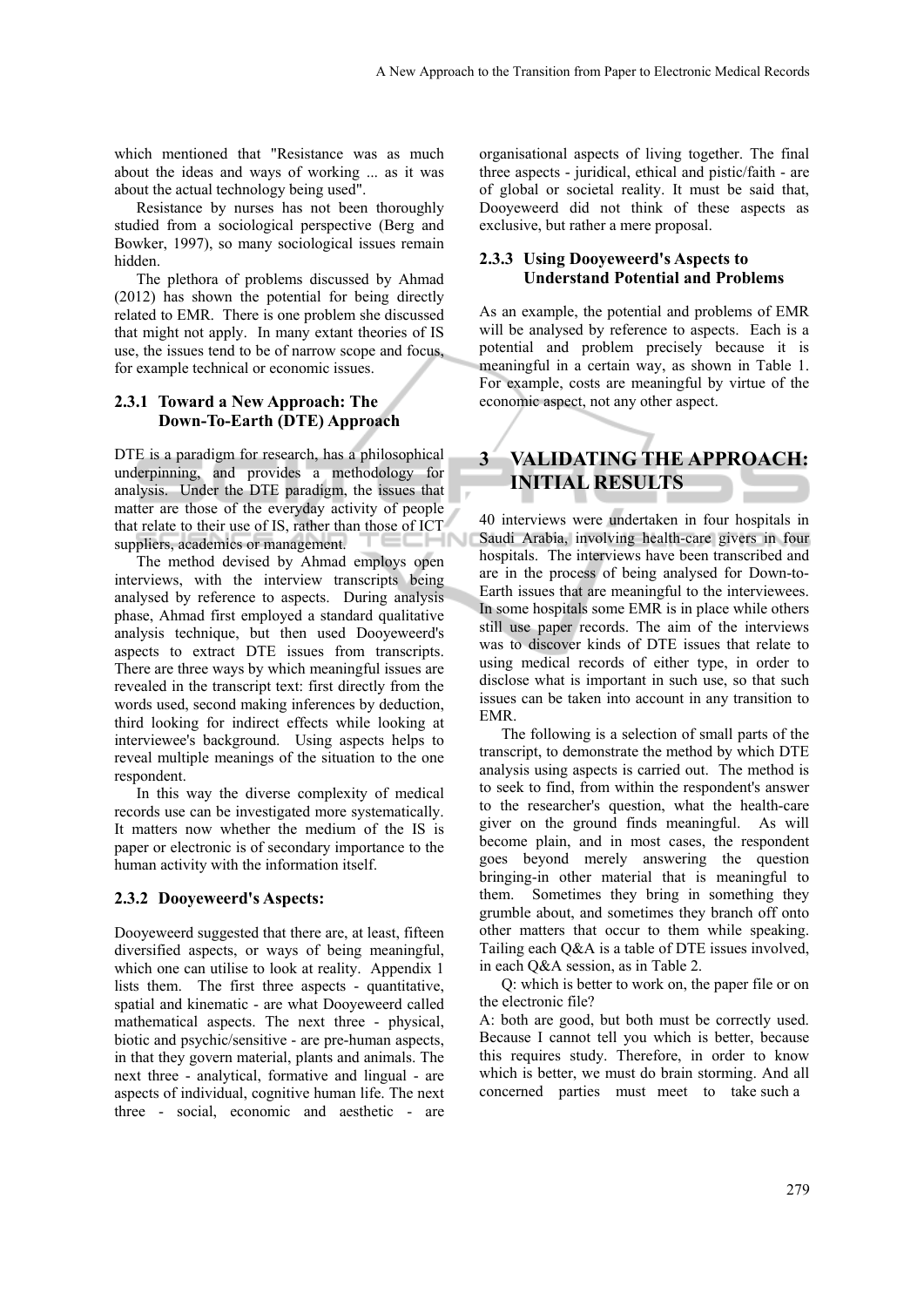|    | Aspect                                                                     | Potential of                                            | Problem                                                           |
|----|----------------------------------------------------------------------------|---------------------------------------------------------|-------------------------------------------------------------------|
|    |                                                                            | EMR                                                     | of EMR                                                            |
| 1  | Quantitative<br>(Discrete amount).                                         |                                                         |                                                                   |
| 2  | Spatial<br>(Continuous<br>extension)                                       |                                                         |                                                                   |
| 3  | Kinematic<br>(Flowing movement)                                            |                                                         | The presence<br>of other<br>extant<br>electronic<br>data sources. |
| 4  | Physical<br>(Fields, Energy,<br>mass.)                                     |                                                         |                                                                   |
| 5  | Biotic/organic<br>(Life, organism)                                         |                                                         |                                                                   |
| 6  | Sensitive/psychic<br>(Sensing, feeling,<br>emotion)                        |                                                         |                                                                   |
| 7  | Analytical<br>(Distinction,<br>concepts                                    |                                                         |                                                                   |
|    | Abstraction, logic)                                                        |                                                         | -Narrative                                                        |
| 8  | Formative<br>(Deliberate shaping,<br>Technology, skill,<br>history)        | EMR<br>Productivity                                     | format.<br>technological<br>barriers for<br>the use of<br>EMR     |
| 9  | Lingual<br>(Symbolic<br>signification)                                     | Narrative<br>format is<br>preferred by<br>some doctors. |                                                                   |
| 10 | Social<br>(Relationships, roles)                                           |                                                         | a multitude<br>of culture-<br>related<br>issues.                  |
| 11 | Economic<br>(Frugality, resources;<br>Management)                          | EMR is safer<br>than paper.                             | financial<br>barriers for<br>the use of<br>EMR                    |
| 12 | Aesthetic aspect<br>Harmony, delight                                       |                                                         |                                                                   |
| 13 | Juridical<br>(Due',<br>appropriateness;<br>Rights,<br>responsibilities)    | EMR is more<br>efficient work                           | legal issues                                                      |
| 14 | Ethical<br>(Attitude, Self-giving<br>love)                                 |                                                         | Resistance<br>from nurses<br>and<br>physician                     |
| 15 | Pistic/Faith<br>(Faith, commitment,<br>belief;<br>Vision of who we<br>are) |                                                         | Physicians<br>learning to<br>type                                 |

Table 1: A list of Dooyweerds' aspects is shown.

decision and to take the appropriate decision about which is better. I, on my own, cannot decide that, but there are some documentations that i can do for them minimizing and they become wireless.

Table 2: A DTE issues list, stemming out of the Q&A, above is shown.

| Aspect    | DTE Issues                  |  |  |
|-----------|-----------------------------|--|--|
| Juridical | both are good, but both     |  |  |
|           | must be correctly used.     |  |  |
|           | in order to know which is   |  |  |
| Analytic  | better, we must do brain    |  |  |
|           | storming.                   |  |  |
|           | -all concerned parties must |  |  |
|           | meet to take such a         |  |  |
| Social    | decision.                   |  |  |
|           | - I, on my own, cannot      |  |  |
|           | decide that.                |  |  |
|           | I can do for them           |  |  |
| Formative | minimizing and they         |  |  |
|           | become wireless             |  |  |

Q: who is responsible to print the lab results? A: it's both the nurse and physician can do it but 90% nurses do it like me. Some doctors will initially look at the system but they will eventually print it out. It's a habit formative. A DTE list, of this Q&A session, is shown in Table 3.

Table 3: A DTE issues list, stemming out of the Q&A, above is shown.

| Aspect    | <b>DTE</b> Issues             |  |  |
|-----------|-------------------------------|--|--|
|           | it's both the nurse and       |  |  |
| Juridical | physician can do it but       |  |  |
|           | 90% nurses do it like me      |  |  |
| Lingual   | Some doctors will initially   |  |  |
|           | look at the system            |  |  |
|           | but they will eventually      |  |  |
| Economic  | print it out. (waste of paper |  |  |
|           |                               |  |  |
| Formative | It's a habit                  |  |  |

Q: Why does the nurse writes the nurses note in a form of a story?

A: its mean explain the details of the patient's condition written in a form of a story. I already told you that lack of improvement and development caused shortage and the absence of update. Documentation that is particular for nurse is supposed to developed and updated by the ministry because since 8 years ago nothing has changed and never developed. And when we ask for position paper, I think it does not l exist, especially the nurse that makes the position of the patient. Also, as for the emergency nurses' notes, we still update them through personal efforts from emergency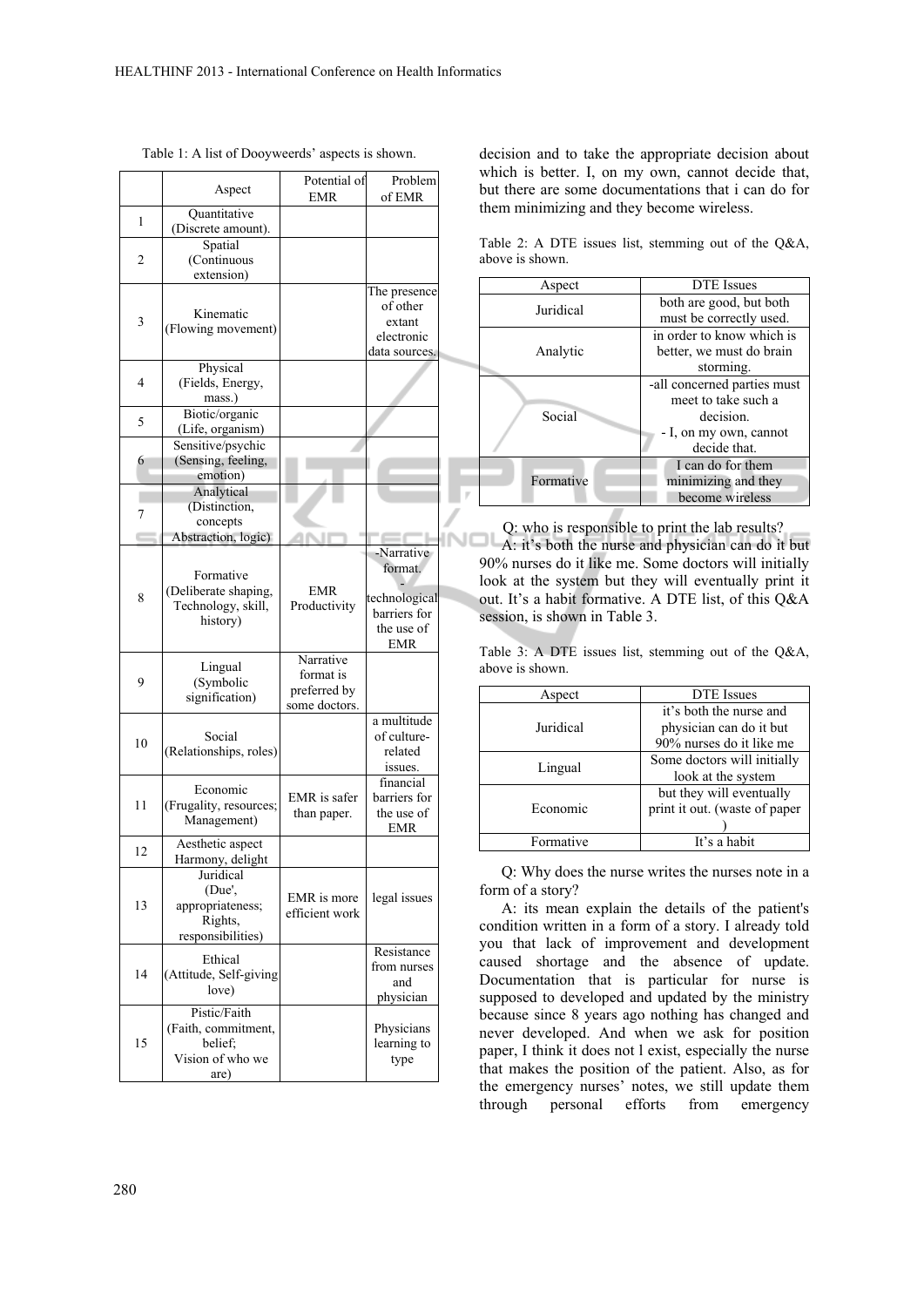management. A DTE list, of this Q&A session, is shown in Table 4.

|                 |  |  | Table 4: A DTE issues list, stemming out of the $Q&AA$ , |  |  |
|-----------------|--|--|----------------------------------------------------------|--|--|
| above is shown. |  |  |                                                          |  |  |

| Aspect    | <b>DTE</b> Issues            |  |  |
|-----------|------------------------------|--|--|
|           | its mean explain the details |  |  |
| Lingual   | of the patient's condition   |  |  |
|           | written in a form of a story |  |  |
|           | The lack of improvement      |  |  |
| Economic  | and development caused       |  |  |
|           | shortage and the absence     |  |  |
|           | of update                    |  |  |
|           | since 8 years ago nothing    |  |  |
|           | has changed and never        |  |  |
| Juridical | developed (implies they      |  |  |
|           | did not do what they         |  |  |
|           | should do)                   |  |  |
|           | the emergency nurses'        |  |  |
| Ethical   | notes, we still update them  |  |  |
|           | through personal efforts     |  |  |

Q: Do you think can stop to print the lab results? A: it will be very useful. But sometimes doctors

are too busy to sit in front of the computer all the time. It's only a matter of getting used to it. Do you want to know how many pages we fill up? I will show you later the ICU sheet. This is just one thing they fill everything, every sheet. Now these are loads of pages. Aside from this one there are other papers as well. So it's all about documentation. We don't spend too much time with the patient. This is time consuming.

Sometimes, my staff look at me and cry. Even after going home I am working, for 14 hours. A DTE list, of this Q&A session, is shown in Table 5.

Table 5: A DTE issues list, stemming out of the Q&A, above is shown.

| Aspect    | <b>DTE</b> Issues           |  |  |
|-----------|-----------------------------|--|--|
| Aesthetic | it will be very useful      |  |  |
|           | sometimes doctors are too   |  |  |
| Economic  | busy to sit in front of the |  |  |
|           | computer all the time.      |  |  |
| Faith     | It's only a matter of       |  |  |
|           | getting used to it.         |  |  |
|           | This is just one thing they |  |  |
| Lingual   | fill everything, every      |  |  |
|           | sheet. Now these are loads  |  |  |
|           | of pages.                   |  |  |
| psychic   | Sometimes my stuff look     |  |  |
|           | at me and cry               |  |  |
| Juridical | Even after going home I     |  |  |
|           | am working, for 14 hours    |  |  |

In making the aspectual analysis, the analyst looks for which aspect makes what they say

meaningful, usually sentence by sentence but sometimes by phrase or by group of sentences. The analyst asks themselves "Why did the respondent say this rather than keeping silence or saying something else; which is the main aspect that makes this utterance meaningful?"

## **4 REFLECTION ON ANALYSES**

These are demonstration analyses, but are similar to those made by Ahmad (2012). We do not claim that they are representative of the entire plethora of meaningful issues, but merely seek to highlight some of the ways that using aspects can facilitate understanding DTE issues:

- Aspects help us appreciate the diversity of issues that are meaningful to health-care givers concerning medical records. This is because they help us distinguish one way of being meaningful from another, using a philosophically sound set of spheres of meanings. Thus, for example, from the analyses above, we find: 1 psychic aspect, 1 analytic, 2 formative, 3 lingual, 1 social, 3 economic, 1 aesthetic, 4 juridical, 1 ethical and 1 faith aspect. This confirms that DTE issues are of many kinds, even more than was apparent through the literature review.
- $\triangleright$  Aspects provide support for that which is intuitively felt as important to health-care givers, which might not be revealed in normal interviews or questionnaires. This is because they are allowed to bring out any matters that occur to them, and aspects provide the analyst with a way of judging why they might be meaningful (rather than merely verbal padding). In this way, things that the respondent might have felt were trivial, or embarrassing, are revealed, as was found by Kane (2005).
- In such ways, aspects give priority to the respondents' answers over the researcher's questions. In this way, DTE issues are disclosed that the researcher might not have thought about. Aspects give incentive to take what the respondent says at face value.
- $\triangleright$  Aspects can stimulate the researcher to make deductions about meaningful issues, not on the basis of bias, but of shared ways of being meaningful. This discloses DTE issues that would ordinarily be hidden (taken for granted or indirect).
- Aspects provide a way of broadly classifying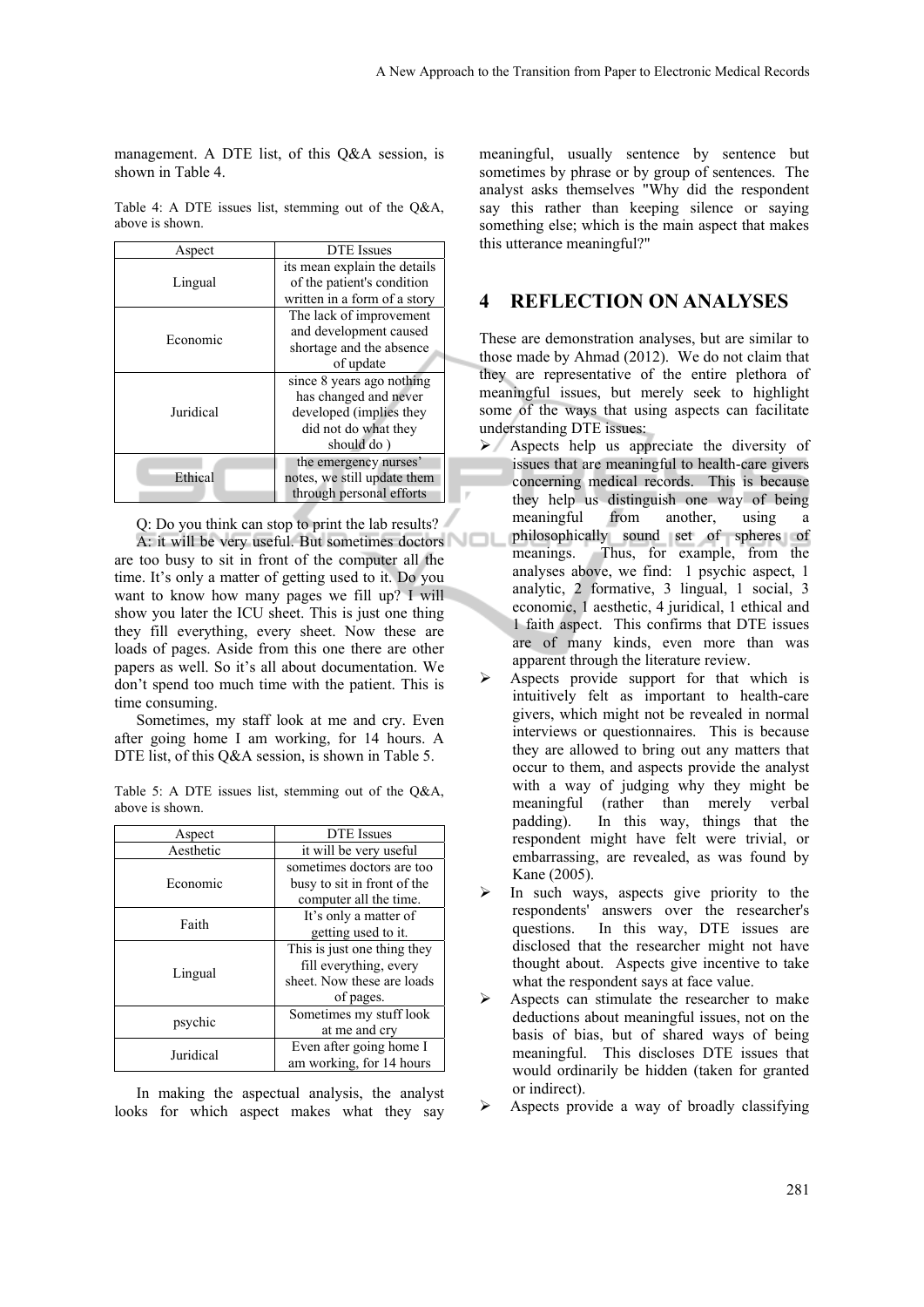issues. Admittedly this is quite broad when taken to one level, but Dooyeweerd provides points to more sophisticated analyses, at several levels, and employing notions of aspects with special roles: qualifying, leading and founding. These will be investigated during the main study.

 Aspectual profiles can be generated by counting things in each aspect and comparing counts. We might, for example, compare the counts from above analyses with a count of the number of times each aspect is deemed important in the extant literature.

Guidelines for transition to EMR can be obtained both from the list of DTE issues revealed, collated under aspects, and also from the general form of aspectual meaningfulness. In each aspect we can expect that a number of issues will have surfaced, but not all. The revealed issues can form the core for proposals, but the possibility of still-hidden issues will motivate flexibility in design. The design of both technical system and human context are important, and aspects provides for their integration.

## **5 CONCLUSIONS**

This paper has applied Down-to-Earth issues technique to medical records, in the hope of facilitating better transition from paper to electronic records. Medical records are seen as a kind of information system (IS), which needs to be considered from the perspective of its users 'on the ground' (health-care givers), which possesses many hidden issues, the wide variety of which needs to be understood and managed. Dooyeweerds' aspects provide the core idea, which are spheres of meaningfulness in which all MR activity functions, and which are all important. The potential of aspects has been demonstrated by aspectual analysis of several interview transcripts.

There are several venues for future work. This research will continue analysing the 40 transcripts to find more multiple and hidden meanings from a users' perspective. Aspectual profiles will be formed, by cohort, by hospital type, and overall, to ascertain the kinds of issues that each tends to find meaningful and, more importantly, to identify the kinds of issue that each might have overlooked. These profiles will be compared and contrasted with cohorts in the literature, to identify over- and underemphasis on issues therein. The DTE issues that emerge from transcript analysis can be collated under their aspects to provide a comprehensive view

of what needs to be discussed when planning transition to EMR. Exactly how this will be carried out has yet to be explored.

## **6 CONTRIBUTIONS**

The DTE method (Ahmad, 2012) have contributed to the analysis methods, in situations fogged by a plethora of issues. DTE exposed hidden issues and orientated toward a user's perspective.

The notion of Down-to-earth issues, with its philosophical underpinning in Dooyeweerds' aspects, can contribute to a theory surrounding medical records, ranging from Weed's early work, through theories of resistance to technology and narrative form. The DTE approach can provide a basis for their integration, so that insights from different theories can be seen as part of a wider picture. Identifying which kinds of issues are overand under-emphasised in research literature, can provide strategic guidance to research and academic discourse about EMR.

The method for revealing DTE issues promises to ease the study of problematic medical record situations. It can guide managers and system designers in drawing-up guidelines for the benefit of the transition process from PMR to EMR. It can guide government organizations in drawing-up relevant, useful and easy to follow policies on all EMR pertaining issues, from an everyday life perspective. These tasks would build on the DTE aspects, thus avoiding pitfalls that other implementation exercises have faced. These contributions are relevant to all cultures and countries, but could be particularly useful for those like KSA, when embarking on feasibility studies, or are just about ready to start implementing such transitions.

## **REFERENCES**

- Ahmad, H. 2012. Down-to-earth issues in (mandatory) IS use. PhD Thesis, University of Salford, Salford, U.K.
- Altiwajiri, M. 2010. 30 Connected e-hospitals in 24 months Saudi cases study. HIMMS Middle East conference, Middle East.
- Berg, M. 1997. Of forms, containers, and the EMR: tools for a sociology of the formal science, technology  $\&$ human values. SAGE, vol 22, p. p. 403.
- Berg, M., Bowker, G. 1997, The multiple bodies of the medical record: Towards a sociology of an artifact. The Sociological Quarterly, 38(3), pp. 513-537.